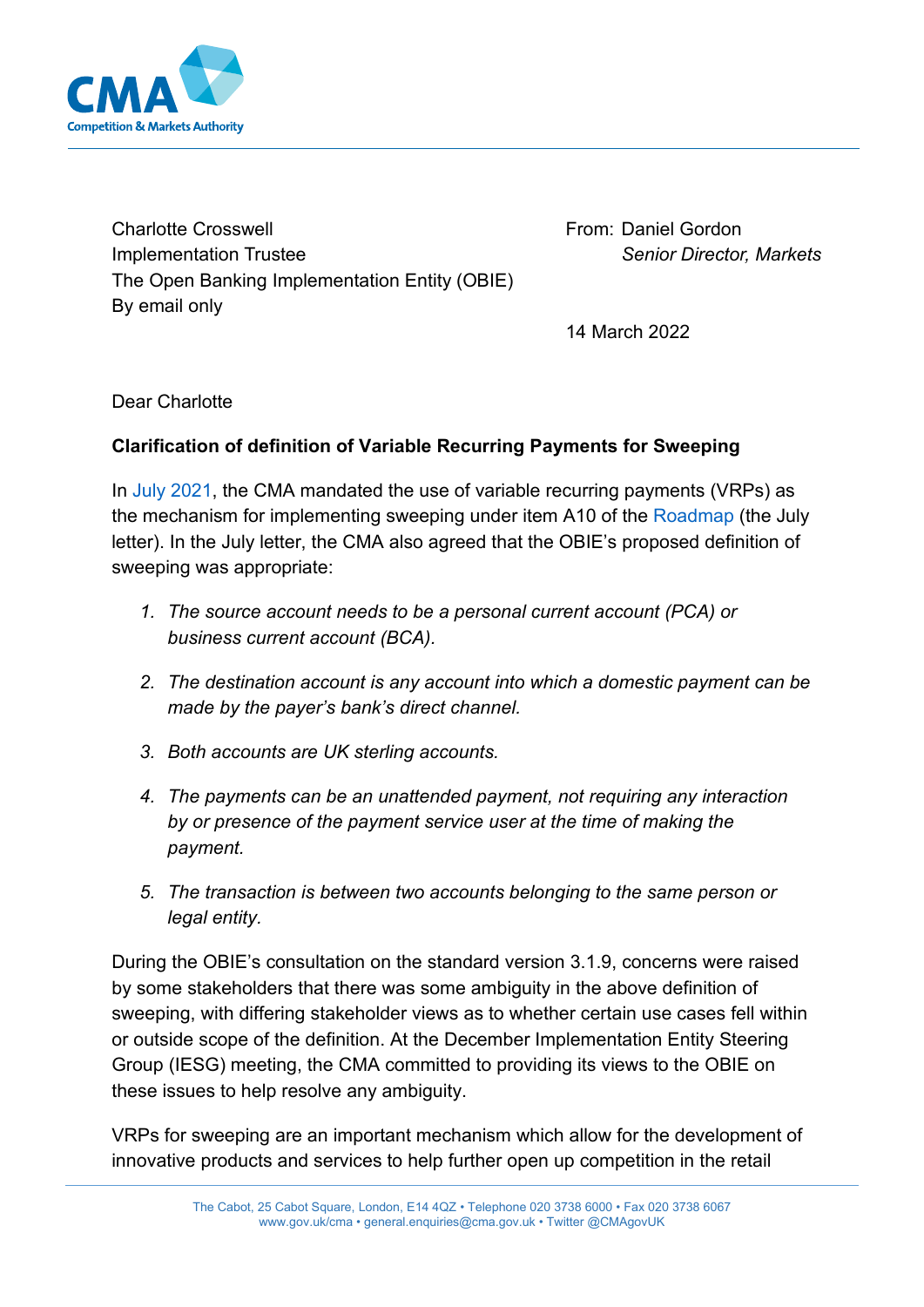banking market and to benefit consumers. In reviewing the submissions provided to the OBIE earlier this year, we were encouraged by the range of ambitious use cases envisaged for VRPs by the industry and are confident that VRPs for sweeping will be an important step towards the realisation of many of these broader use cases – either through commercial arrangements or future regulatory intervention.<sup>1</sup>

However, the CMA can only mandate access under the [Retail Banking Market](https://assets.publishing.service.gov.uk/government/uploads/system/uploads/attachment_data/file/600842/retail-banking-market-investigation-order-2017.pdf)  [Investigation Order 2017 \(](https://assets.publishing.service.gov.uk/government/uploads/system/uploads/attachment_data/file/600842/retail-banking-market-investigation-order-2017.pdf)the Order) for use cases that constitute sweeping as envisaged by the [Retail Banking Market Investigation Final Report](https://assets.publishing.service.gov.uk/media/57ac9667e5274a0f6c00007a/retail-banking-market-investigation-full-final-report.pdf) (the Final Report), and which address the adverse effects on competition (AECs) and associated consumer detriment identified in the Final Report. [2](#page-1-1) The scope of the market investigation and Final Report was set by the [Terms of Reference](https://assets.publishing.service.gov.uk/media/545a981c40f0b6130e000011/Terms_of_reference_retail_banking.pdf) for the market investigation.

Some stakeholders have submitted that sweeping destinations within item A10 of the Roadmap should be 'use agnostic' (ie sweeping to any destination account which fell within the above definition should be within scope of the Order). As noted above, the CMA can only mandate sweeping access which address the AECs and associated consumer detriment and therefore sweeping access cannot be mandated on a 'use agnostic' basis. Although the CMA recognises the potential benefits of having a wider application of VRPs and sweeping services more generally, to mandate sweeping in such a manner would be outside the scope of the CMA's legal powers.

I set out below the CMA's views on the objectives of sweeping as set out in the Final Report. I then consider the specific use cases identified in the submissions made to the OBIE by reference to those objectives, setting out the CMA's views on which use cases fall within and outside of the approved definition of sweeping.

## *The objectives of sweeping as set out in the Final Report*

The Open Banking remedy is part of the package of remedies designed to address the AECs identified in the Final Report. $3$  The objective of these remedies was to introduce competitive pressures on providers of personal current account (PCAs) including the provision of overdrafts, business current account (BCAs) and small and medium-sized enterprise (SME) lending products.[4](#page-1-3) The CMA considered that

<span id="page-1-0"></span><sup>1</sup> As set out in the CMA's update of 5 November 2021, the implementation phase of the Roadmap is expected to be completed later this year and while the CMA will retain some regulatory powers for continuing obligations under the Order to ensure the maintenance of Open Banking standards, there will be a role for other regulators, such as the PSR and the FCA, in taking forward Open Banking.<br><sup>2</sup> See section 11 of the Final Report.

<span id="page-1-2"></span><span id="page-1-1"></span> $3$  The AECs are set out in section 11 of the Final Report.

<span id="page-1-3"></span><sup>&</sup>lt;sup>4</sup> In designing the remedies, the CMA sought to put in place dynamic benefits from increased competition which create more pressure on banks to develop products that benefit customers, including more incentives on providers to develop PCAs, BCAs and SME loans with charges and services which are clearer to, and valued by, customers. See Final Report, paragraph 11.23. See also paragraph 19.113.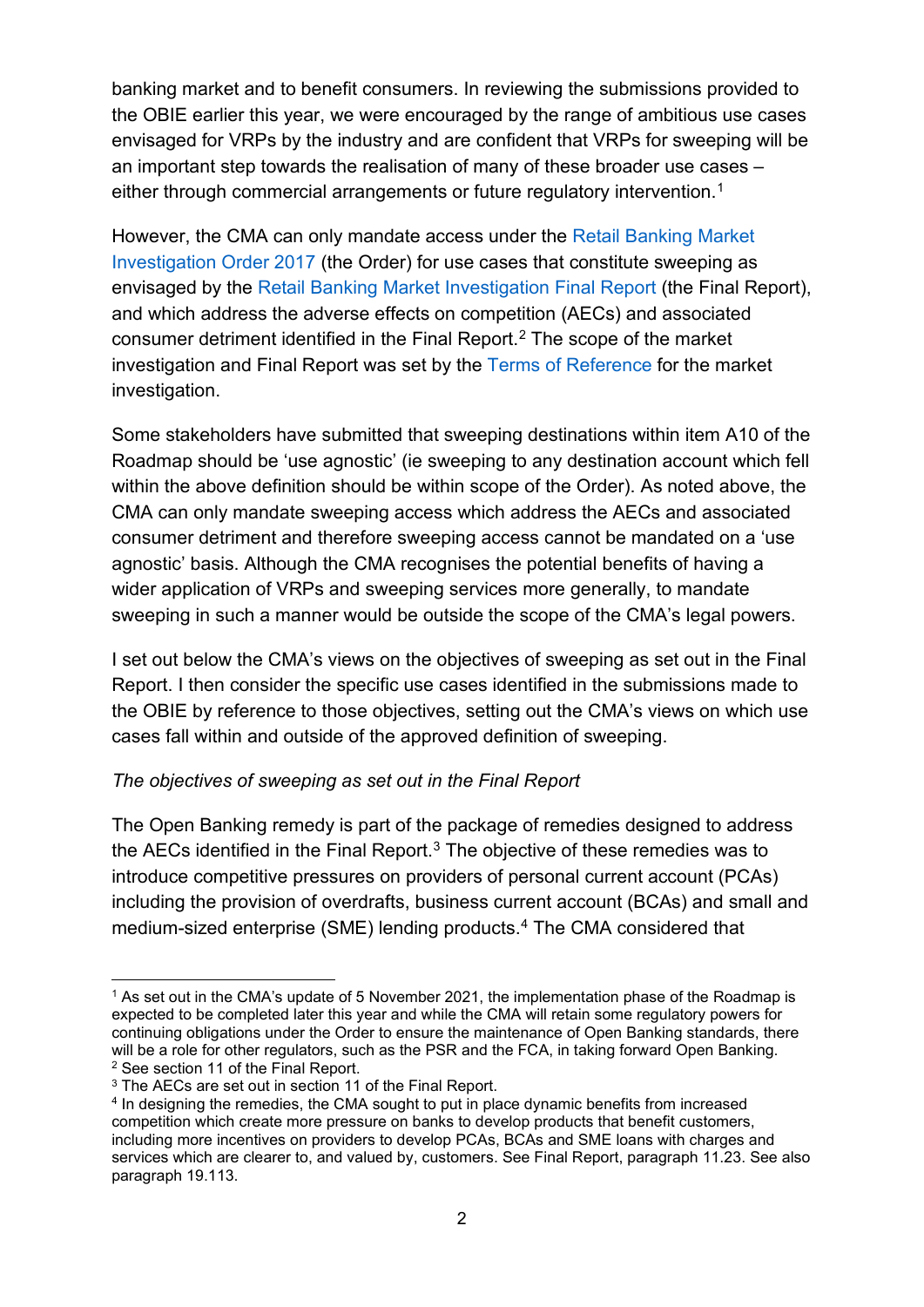competitive pressures would assist in addressing harm to customers who could benefit from current account and overdraft products with better terms by switching to other providers, or as a result of their existing provider having to respond to greater competitive pressures. [5](#page-2-0) The CMA also considered that these competitive pressures would facilitate other offerings from banks, such as increased quality of service.<sup>6</sup> Open Banking and sweeping was designed to facilitate these competitive pressures.

Sweeping in particular was envisaged in the Final Report to facilitate the following elements of the Open Banking remedy:

- *(a)* **Increasing competition for overdraft customers and increasing the choice of credit products available through unbundling credit from the current account**. This may be through the development of products which monitor transactions and sweep funds between accounts and provide credit as an alternative to using an overdraft. Innovative money management tools to sweep funds between current accounts to avoid overdraft charges were also envisaged as a way to increase competition. $^7$  $^7$
- *(b)* **Help customers to make their balance work harder and encourage savings by increasing the interest they earn**. The CMA was clear in the Final Report that sweeping would encompass the automatic transfer of funds to other accounts to obtain higher interest<sup>[8](#page-2-3)</sup> and this was reiterated in the CMA's July letter. This was on the basis that automated sweeping could overcome customer inertia resulting in customers receiving a better return from higher interest rates than from a low or no interest current account which would increase pressure on current account providers to apply competitive interest rates on their current accounts.
- *(c)* **Facilitate current account switching** to products and/or providers which offer better value and, as a consequence, help customers obtain better terms from their existing providers. $^9$  $^9$

<span id="page-2-1"></span><span id="page-2-0"></span> $^5$  Final Report, paragraphs 11.25-11.27.<br> $^6$  Final Report, paragraphs 19.108, 19.112, 19.114, 19.125.

<span id="page-2-3"></span><span id="page-2-2"></span><sup>&</sup>lt;sup>7</sup> Final Report paragraph 15.11.<br><sup>8</sup> Final Report paragraph 13.8 which states that the remedy may "overcome customer inertia by, for example, and with the customer's consent, automatically transferring cash from current accounts paying low or no interest to higher interest earning ones or transferring money into accounts that are about to go into overdraft". See also [Retail banking market investigation: Overview of final report,](https://assets.publishing.service.gov.uk/government/uploads/system/uploads/attachment_data/file/544942/overview-of-the-banking-retail-market.pdf) paragraph 32(b) which states that the remedy will "[a]llow customers to authorise the movement of funds between current and deposit accounts to help avoid overdraft charges or to benefit from higher interest payments".

<span id="page-2-4"></span><sup>9</sup> Final Report paragraphs 14.82, 13.6(c), 19.105, 19.117.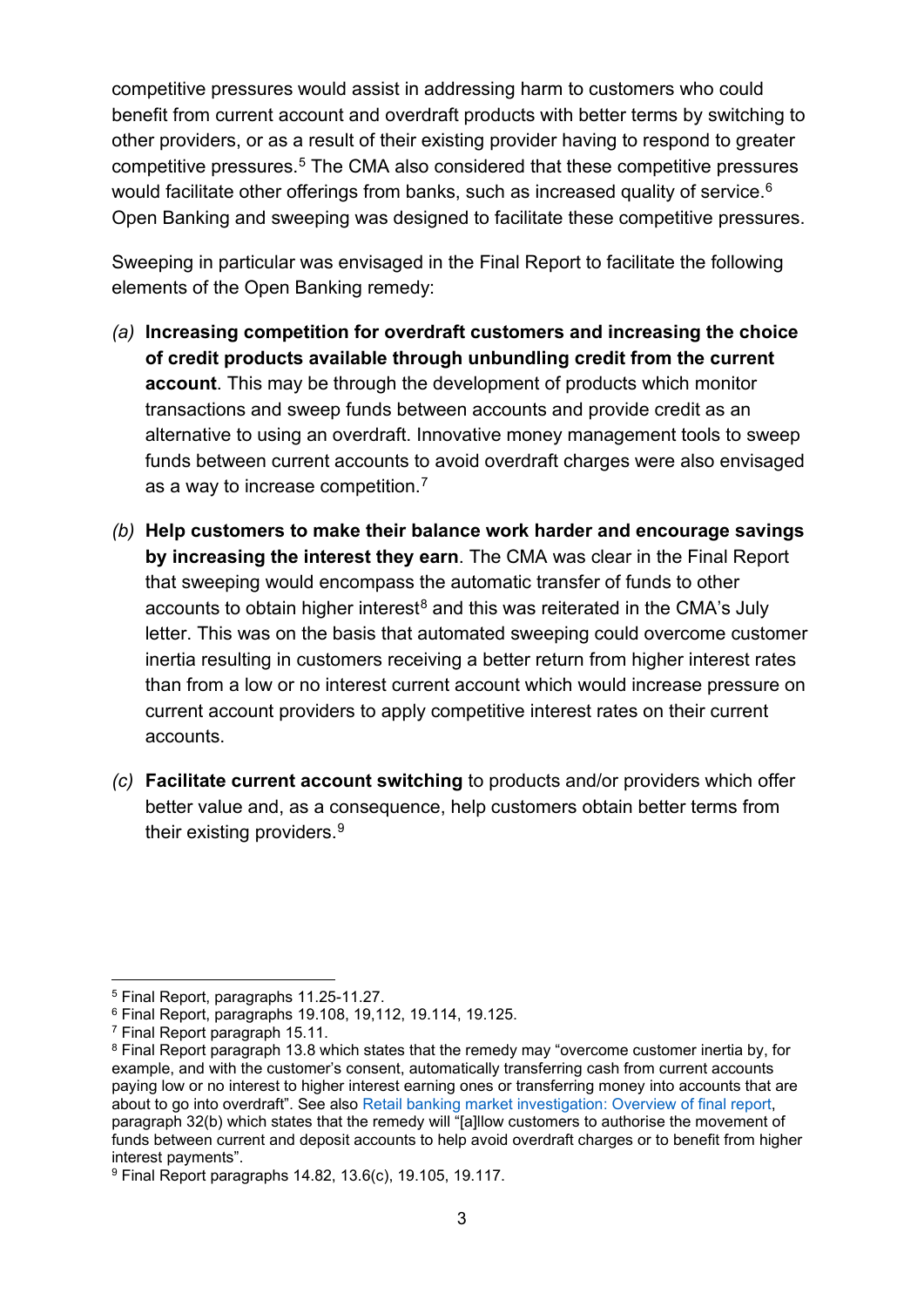## *Specific use cases within and outside of item A10 of the Roadmap*

Reflecting the objectives of sweeping articulated in the Final Report, as set out above, we consider the following use cases are clearly within scope of sweeping under the Order and fall within the Roadmap:

- Sweeping between current account providers,<sup>10</sup> including to move funds between current accounts to avoid falling into overdraft on another current account.<sup>11</sup>
- Sweeping to destination accounts which are used for unbundling overdrafts from a current account and other alternative forms of credit that closely compete with overdrafts<sup>[12](#page-3-2)</sup>
- Sweeping to destination accounts which are used for loan<sup>[13](#page-3-3)</sup> repayments as part of a service that provides alternative forms of credit to an overdraft.<sup>[14](#page-3-4)</sup>
- Sweeping to a credit card account.<sup>[15](#page-3-5)</sup>
- Sweeping to cash savings accounts that are capable of paying interest.<sup>16</sup>

While the CMA is limited in its ability to mandate access to VRPs for sweeping to certain use cases that fall within the scope of the Order, the CMA recognises that there are a number of potential use cases for VRPs which may lead to more, innovative, use cases developing over time as the market evolves. We consider the following use cases are clearly outside the scope of the Order and fall outside of the Roadmap, although we support the further consideration and development of such use cases as Open Banking develops beyond the scope of the Order:

• Sweeping to make e-commerce purchases. This includes e-commerce whether directly or indirectly such as through an e-money "me-to-me-to-business" account, in order to purchase goods or pay for services.[17](#page-3-7) Nor is paying for goods or services, such as utility bills whether directly or through an e-money "me-tome-to-business" account an activity that can be mandated within scope of sweeping under the Order. Facilitating e-commerce and the purchase of services

<span id="page-3-6"></span>

<span id="page-3-0"></span> $10$  This falls within scope as part of the remedy which encourages competitive pressure on current account providers and can also facilitate switching (Final Report paragraph 14.82 and footnote 41).<br><sup>11</sup> As set out in the Final Report paragraph 15.11.

<span id="page-3-2"></span><span id="page-3-1"></span><sup>&</sup>lt;sup>12</sup> Sweeping is explicitly included in the Final Report to address overdrafts and allow the provision of alternative forms of credit (paragraphs 13.8(a), 15.11. 15.89(e)).

<span id="page-3-4"></span><span id="page-3-3"></span> $^{13}$  This however excludes mortgages and other secured loans.<br> $^{14}$  As part of the ability to provide alternative credit facilities, sweeping to reduce borrowings is a valid destination account.

<span id="page-3-5"></span> $15$  The Final Report considered credit cards as a method of alternative credit to overdrafts suitable for cash flow issues. See Final Report paragraphs 4.21, 4.31 4.72, 4.74(a), 7.21, 8.164, 8.165, 19.137. <sup>16</sup> The Final Report explicitly included sweeping to higher interest accounts as an example of overcoming customer inertia to make their current account work harder (paragraph 13.8(c)).

<span id="page-3-7"></span><sup>&</sup>lt;sup>17</sup> Facilitating e-commerce and the purchase of services and goods does not address the purpose of the remedy as set out above.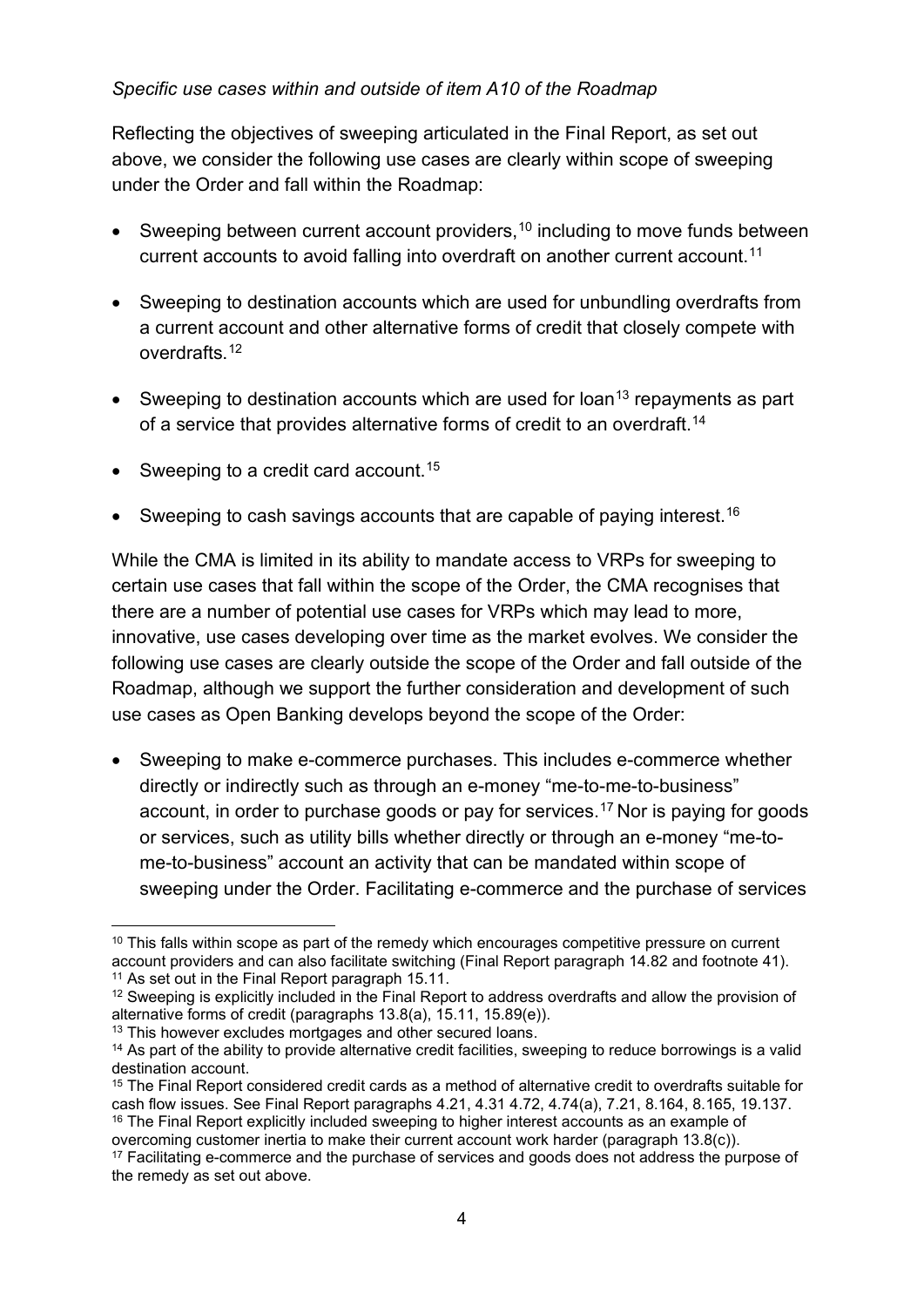and goods does not address the purpose of the Open Banking remedy as set out above. Furthermore, as this is not a use case for sweeping when the CMA considered the issue of consumer protection when mandating VRPs for sweeping we did not consider whether there is sufficient consumer protection for funds swept using the "me-to-me-to-business" model.

- Sweeping to destination accounts used for the purchase of cryptocurrency and other similar assets.
- Sweeping in order to use online gambling and gaming services.
- Sweeping to destination accounts used for foreign exchange or international money transfer services.<sup>[18](#page-4-0)</sup>

We recognise that there are two particular use cases where the assessment of whether they fall within scope of sweeping as envisaged by the Final Report is not clear-cut. We consider those to be:

- E-money accounts that are used by consumers and SMEs as substitutes for current accounts – we consider these to be within scope and reflective of the objectives of the Open Banking remedy as set out above.
- Investment products (including pensions) that may be used by consumers as alternatives to savings accounts – we consider these to be out of scope. For the avoidance of doubt, cash savings are included as noted above.

As reflected in the submissions made to the OBIE and reviewed by the CMA, a number of consumers use e-money accounts provided by "challenger banks" as substitutes for traditional current accounts. E-money accounts used in this way appear to achieve the objectives of the sweeping remedy by placing competitive pressure on traditional current accounts and encouraging switching. Accordingly, the CMA considers that e-money accounts used in this way are capable in principle of falling within scope of the definition of sweeping under the Order.

Certain investment products, such as pension products and stocks and shares ISAs, may also be used by some consumers as alternatives to savings accounts. It could be argued that these investment products achieve the objectives of sweeping under the Order, as they 'help customers make their balance work harder' by increasing the return on their balance. On the other hand, some submissions pointed to the differences between investment products and interest-bearing accounts, including with respect to the risk profile and the accessibility of the funds. We see significant potential benefits in VRPs to regulated savings products, such as pensions and

<span id="page-4-0"></span><sup>&</sup>lt;sup>18</sup> Sweeping to these destination accounts does not appear to facilitate any of the purposes of Open Banking and sweeping as set out above.